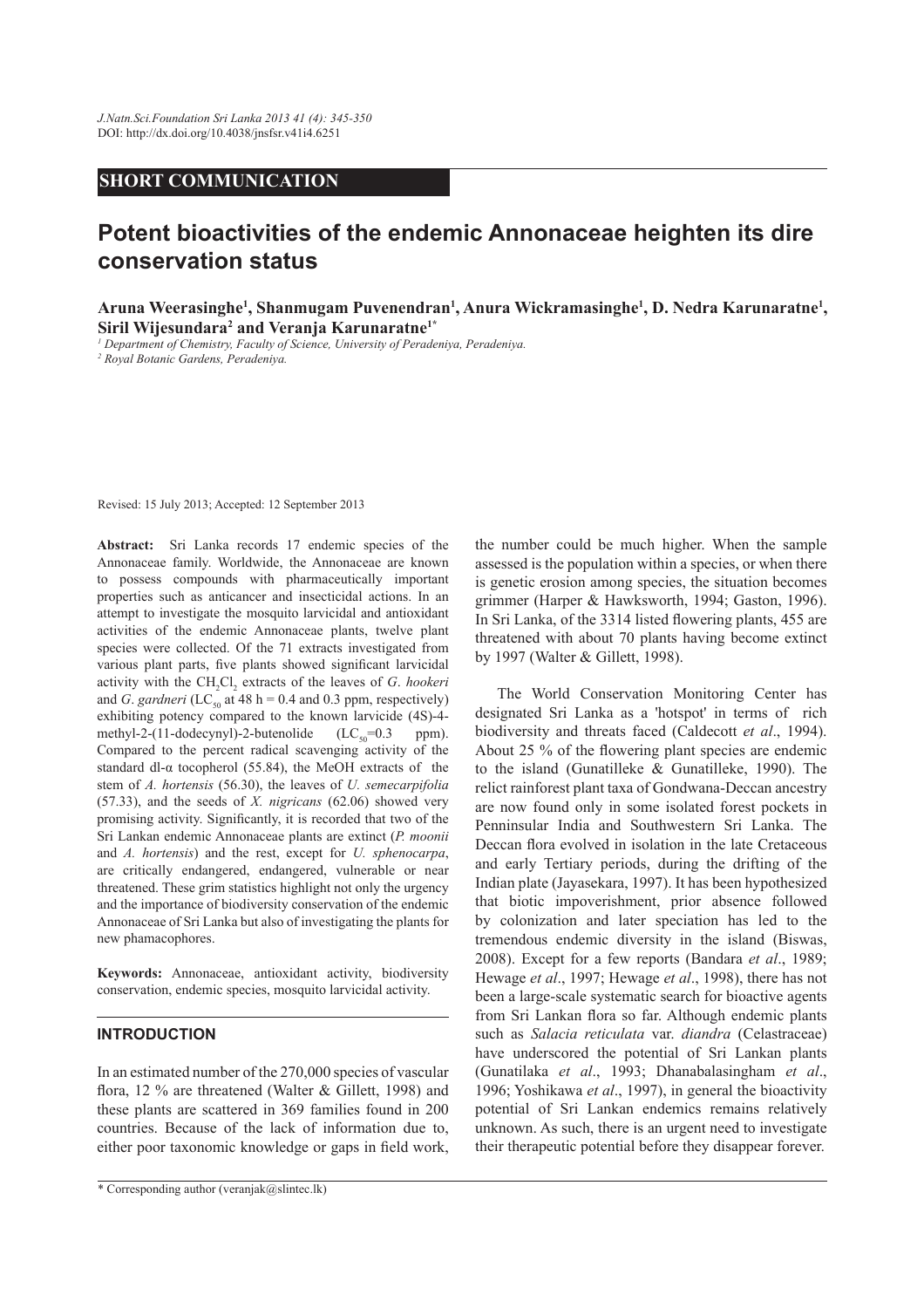The Annonaceae are woody trees, shrubs and vines comprising about 130 genera and 2,300 species worldwide. Considering its large size, it is chemically one of the least known of the tropical plant families (Leboeuf *et al*.,1982). However, plants of the Annonaceae have received increased phytochemical and pharmacological attention in recent years; this is mostly due to the discovery of Annonaceous acetogenins, a class of natural products with a variety of biological activities (Cave *et al*., 1997; Kojima & Tanaka, 2009; Liaw *et al*., 2010). In Sri Lanka, Annonaceae is centered in the lowland rainforests (Dassanayake & Fosberg, 1980). They extend to the dry and lower montane zones, but are absent from elevations above 1500 m. Due to extensive deforestation in the humid regions, many species have become rare. In Sri Lanka, 17 endemic species, namely, *Desmos zeylanica* Hook. f. & Thoms., *Desmos elegans* (Thwaites) Saff., *Uvaria semecarpifolia* Hook. f. & Thoms., *Uvaria sphenocarpa* Hook. f. & Thoms., *Sageraea thwaitesii* Hook. f. & Thoms., *Phoenicanthus coriacea* (Thw.) H. Huber, *Phoenicanthus obliqua* (Hook. f. & Thoms.) Alston, *Alphonsea hortensis* H. Huber, *Polyalthia persicaefolia* (Hook. f. & Thoms.) Thw., *Polyalthia moonii* Thawaites, *Miliusa zeylanica* ex Hook. f. & Thoms., *Enicosanthum acuminata* (Thw.) Airy-Shaw, *Xylopia nigricans* Hook. f. & Thoms., *Goniothalamus gardneri* Hook. f. & Thoms., *Goniothalamus hookeri* Thw., *Goniothalamus thomsonii*  and *Goniothalamus salicina* Hook. f. & Thoms., belonging to ten genera are recorded (Dassanayake & Fosberg, 1980), although many have not been collected for decades. It is in this backdrop, that the antioxidant and mosquito larvicidal activities of the extracts of 12 Annonacea belonging to 8 genera are reported in the present investigation. However, five endemic Annonaceae species could not be collected during plant collection between 2004 to 2010, which may have disappeared from their known habitats.

## **METHODS AND MATERIALS**

Endemic Annonaceae plants were collected from Central Sri Lanka during 2004 - 2010 (Table 1) and identified and deposited at the National Herbarium of Royal Botanic Gardens, Peradeniya.

 Air dried, ground plant materials (100 - 500 g) were extracted sequentially for 24 h at room temperature with  $CH_2Cl_2$  followed by MeOH (500 - 1500 mL each) by using a bottle shaker. The combined extracts were concentrated in vacuo at  $35 \text{ °C}$  to obtain the respective crude extracts.

The mosquito larvicidal assay was carried out according to Ratnayake *et al*. (2001), with solutions of 0.5 mg/mL (500 ppm) of the plant extracts using second instar larvae of *Aedes aegypti*. The potent larvicide, (4S)-4-methyl-2-(11-dodecynyl)-2-butenolide was used as the postive control (Ratnayake *et al.*, 2001). LC<sub>50</sub> values at 48 h (mean  $\pm$  SD) in ppm, were based on 4 concentrations and 4 replicates and were determined by using MiniTab statistical software.

 Radical scavenging activity (antioxidant activity) of plant extracts against stable DPPH radicals was determined spectrophotometrically by the slightly modified methods of Miliauskas *et al*. (2004) and Yen and Duh (1994). dl- $\alpha$  tocopherol was used as the positive control. All the determinations were performed in 3 replicates and averaged.

## **RESULTS AND DISCUSSION**

Out of the 71 extracts studied, 25 extracts showed toxicity against *A. aegypti* . The extracts of *G. gardneri* and *G. hookeri* demonstrated exceptionally high larvicidal activity while *A. hortensis, E. acuminata, X. championii, U. sphenocarpa* and *U. semecarpifolia* showed significant activity (Table 1). The most active was the dichloromethane leaf extracts of *G. hookeri* and *G. gardneri* (LC<sub>50</sub> at 48 h = 0.4 and 0.3 ppm, respectively). Significantly, larvicidal potency of extracts of *G. hookeri* and *G. gardneri* were comparable with the potent larvicide (4*S*)-4-methyl-2-(11-dodecynyl)-2 butenolide (Ratnayake *et al*., 2001). Although no reports of either bioactivity or use in traditional medicine exists for these two plants in Sri Lanka, plants of the genus *Goniothalamus* are known for the presence of cytotoxic acetogenins and styryl-lactones (Leboeuf *et al*.,1982). However, of the large majority of the 166 *Goniothalamus* plants known globally, only 22 species have so far been investigated (Wiart, 2007).

 Several extracts exhibited potent percent antioxidant activity. For example, MeOH extract of the stem of *A. hortensis* (56.30), the leaves of *U. semecarpifolia* (57.33), and the seeds of *X. nigricans* (62.06) showed higher radical scavenging activity compared to the standard dl-α-tocopherol (55.84). In recent times, free radicals have been implicated in inflammation processes, cardiovascular disease, rheumatoid arthritis, neurodegenerative disease, and the ageing process (Hollman & Katan, 1999). *X. nigricans, X. parvifolia* and *X. championii*, of which the latter two are non-endemic, are rich in isoquinoline alkaloids where some have shown potent antioxidant activity (Wijeratne *et al.,* 1996, 2001; Puvenendran *et al.,* 2008, 2010).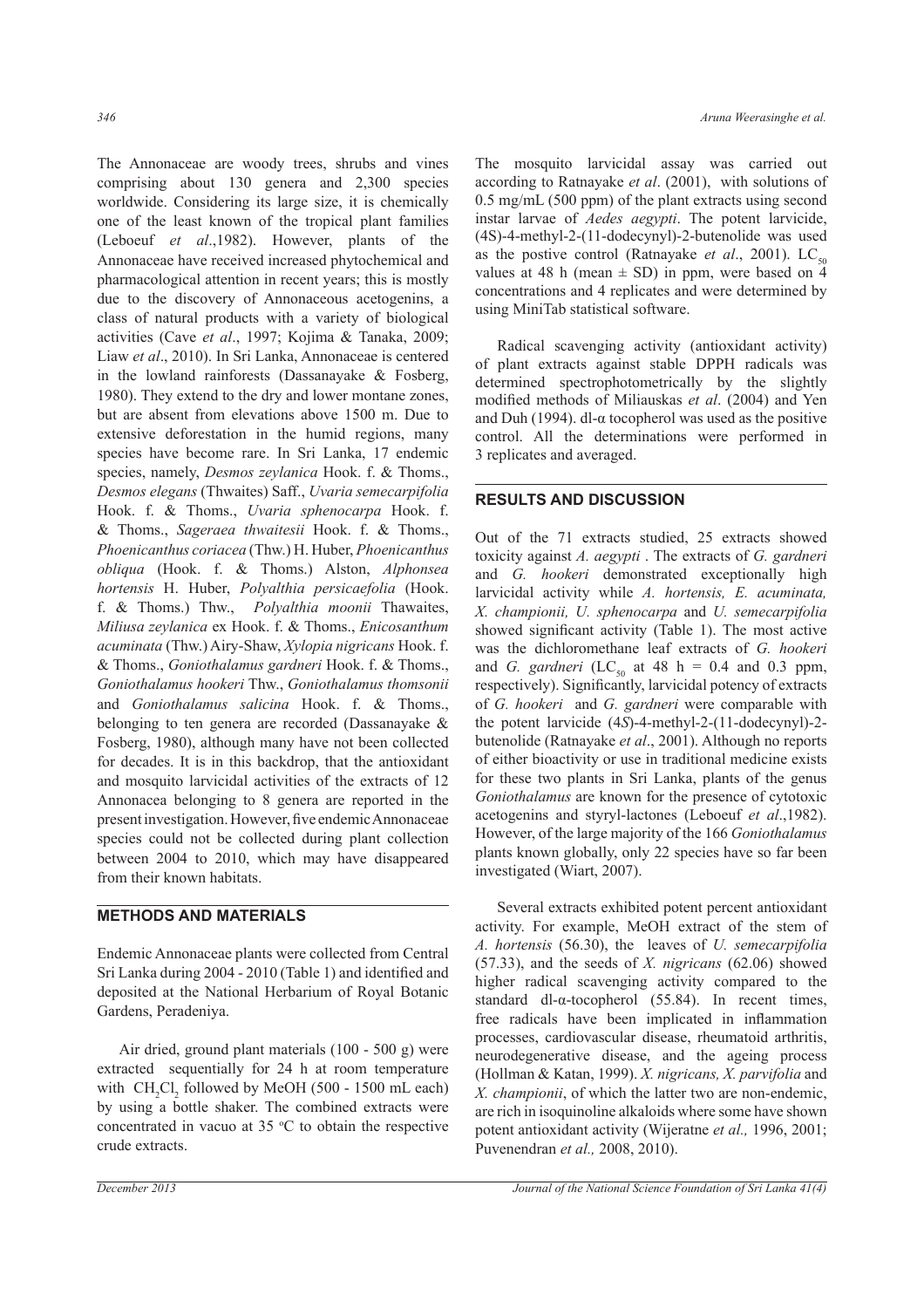**Table 1:** Mosquito larvicidal activity and antioxidant activity of endemic Annonaceae of Sri Lanka

| Genus<br><b>Botanical name</b> | <b>Habit<sup>a</sup></b> | Locality | Habitat                  | Plant<br>part(s) <sup>b</sup>                                                                 | Type of<br>extract(s)           | % Mortality c              | $%$ AOA $e$      |
|--------------------------------|--------------------------|----------|--------------------------|-----------------------------------------------------------------------------------------------|---------------------------------|----------------------------|------------------|
| Alphonsea                      | Tr                       | Kandy    | Southwestern lowland     | Lf                                                                                            | $CH_2Cl_2$                      | $100 (114 \pm 0.32)^d$     | $40.62 \pm 0.24$ |
| A. hortensis H. Huber          |                          |          |                          | Lf                                                                                            | MeOH                            | 35                         | $32.81 \pm 0.28$ |
|                                |                          |          |                          | Sd                                                                                            | MeOH                            | 100                        | $30.31 \pm 0.04$ |
|                                |                          |          |                          | St                                                                                            | CH <sub>2</sub> Cl <sub>2</sub> | $100 (46.9 \pm 0.12)$      | $13.69 \pm 0.22$ |
|                                |                          |          |                          | St                                                                                            | MeOH                            | 85                         | $56.30 \pm 0.05$ |
|                                |                          |          |                          | SBk                                                                                           | MeOH                            | $100(46.9 \pm 0.6)$        | $35.12 \pm 0.24$ |
| Desmos                         | Tl                       | Kandy    | Wettest parts of the     | Lf                                                                                            | $CH_2Cl_2$                      | 100                        | $2.49 \pm 0.35$  |
| D. zeylanica Hook. f.          |                          |          | lowland hill country     | Lf                                                                                            | MeOH                            | 85                         | $9.70 \pm 0.50$  |
| & Thoms                        |                          |          | at elevation between     | Sd                                                                                            | MeOH                            | $100(44.64 \pm 0.08)$      | $4.61 \pm 0.06$  |
|                                |                          |          | 200 and 800 m            | $\rm{St}$                                                                                     | $CH_2Cl_2$                      | 100                        | $7.03 \pm 0.12$  |
|                                |                          |          |                          | St                                                                                            | MeOH                            | 95                         | $5.84 \pm 0.07$  |
|                                |                          |          |                          | <b>SBk</b>                                                                                    | MeOH                            | 20                         | $19.25 \pm 0.12$ |
| Enicosanthum                   | Tr                       | Matale   | Low elevation of both    | Lf                                                                                            | $CH_2Cl_2$                      | $100(41.5 \pm 0.14)$       | $8.20 \pm 0.16$  |
| E. acuminata (Thw.)            |                          |          | primary and secondary    | Lf                                                                                            | MeOH                            | 100                        | $36.52 \pm 0.05$ |
| Airy-Shaw                      |                          |          | forests                  | $\rm{St}$                                                                                     | $CH_2Cl_2$                      | 100                        | $13.52 \pm 0.06$ |
|                                |                          |          |                          | St                                                                                            | MeOH                            | $00\,$                     | $19.69 \pm 0.25$ |
|                                |                          |          |                          | SBk                                                                                           | CH <sub>2</sub> Cl <sub>2</sub> | $00\,$                     | $6.92 \pm 0.10$  |
|                                |                          |          |                          | SBk                                                                                           | MeOH                            | 100                        | $45.59 \pm 0.15$ |
| Goniothalamus                  | Tl                       | Kandy    | Secondary and disturbed  | Lf                                                                                            | $CH_2Cl_2$                      | 100 $(0.3 \pm 0.34)$       | $23.45 \pm 0.32$ |
| G. gardneri Hook. f.           |                          |          | primary rainforests      | Lf                                                                                            | MeOH                            | $100(38.4 \pm 0.86)$       | $43.45 \pm 0.14$ |
| & Thoms.                       |                          |          |                          | <b>St</b>                                                                                     | $CH_2Cl_2$                      | 100 $(1.4 \pm 0.32)$       | $12.45 \pm 0.05$ |
|                                |                          |          |                          | St                                                                                            | MeOH                            | $100 (5.3 \pm 0.22)$       | $14.65 \pm 0.21$ |
|                                |                          |          |                          | Rt                                                                                            | MeOH                            | $100 \quad (3.7 \pm 0.54)$ | $26.63 \pm 0.17$ |
|                                |                          |          |                          | SBk                                                                                           | CH <sub>2</sub> Cl <sub>2</sub> | $100 (3.1 \pm 0.04)$       | $19.85 \pm 0.31$ |
|                                |                          |          |                          | Rt                                                                                            | MeOH                            | 100 $(3.3 \pm 0.82)$       | $26.97 \pm 0.52$ |
|                                |                          |          |                          | F1                                                                                            | $CH_2Cl_2$                      | $100(29.5 \pm 0.45)$       | $14.74 \pm 0.87$ |
|                                |                          |          |                          | Fl                                                                                            | MeOH                            | $100(14.4 \pm 0.68)$       | $17.91 \pm 0.37$ |
| G. hookeri Thw.                | Tr                       | Galle    | Primary and secondary    | Lf                                                                                            | $CH_2Cl_2$                      | 100 $(0.4 \pm 0.37)$       | $4.50 \pm 0.50$  |
|                                |                          |          | rainforests at low       | Lf                                                                                            | MeOH                            | $100(45.6 \pm 0.75)$       | $14.03 \pm 0.25$ |
|                                |                          |          | elevations               | SBk                                                                                           | $CH_2Cl_2$                      | 100 $(1.9 \pm 0.12)$       | $3.39 \pm 0.35$  |
|                                |                          |          |                          | <b>SBk</b>                                                                                    | MeOH                            | $100$ $(2.1 \pm 0.64)$     | $12.43 \pm 0.93$ |
| G. salicina Hook. f.           | Tl                       | Adam's   | Very local on hill sides | Lf                                                                                            | CH <sub>2</sub> Cl <sub>2</sub> | 100 $(4.5 \pm 0.35)$       | $10.97 \pm 0.41$ |
| & Thoms.                       |                          | Peak     | and ridges in mixed      | Lf                                                                                            | MeOH                            | 100<br>$(38 \pm 0.68)$     | $59.98 \pm 0.57$ |
|                                |                          |          | dipterocarp forests      | $\rm{St}$                                                                                     | CH <sub>2</sub> Cl <sub>2</sub> | 80                         | $9.79 \pm 0.53$  |
|                                |                          |          |                          | $\rm{St}$                                                                                     | MeOH                            | 20                         | $34.93 \pm 0.65$ |
|                                |                          |          |                          | SBk                                                                                           | CH <sub>2</sub> Cl <sub>2</sub> | 100                        | $11.47 \pm 0.21$ |
|                                |                          |          |                          | <b>SBk</b>                                                                                    | MeOH                            | $00\,$                     | $40.85 \pm 0.43$ |
| Phoenicanthus                  | Tr                       | Kandy    | An understorey tree of   | Lf                                                                                            | CH <sub>2</sub> Cl <sub>2</sub> | $100 (132 \pm 0.45)$       | $13.21 \pm 0.69$ |
| P. coriacea (Thw.)             |                          |          | mid-mountain in forests  | Lf                                                                                            | MeOH                            | 70                         | $17.33 \pm 0.81$ |
| H. Huber                       |                          |          | along the Western and    | $\operatorname*{St}% \nolimits_{\mathbb{Z}}\left( \mathbb{Z}^{\Sigma\left( 1\right) }\right)$ | $CH_2Cl_2$                      | 100                        | $15.13 \pm 0.23$ |
|                                |                          |          | Southern edge of the     | $\operatorname{St}$                                                                           | MeOH                            | $00\,$                     | $35.95 \pm 0.54$ |
|                                |                          |          | main block               | ${\rm SBk}$                                                                                   | $CH_2Cl_2$                      | 60                         | $13.84 \pm 0.91$ |
|                                |                          |          |                          | SBk                                                                                           | MeOH                            | $00\,$                     | $37.58 \pm 0.47$ |

- Continued

*Journal of the National Science Foundation of Sri Lanka 41(4) December 2013*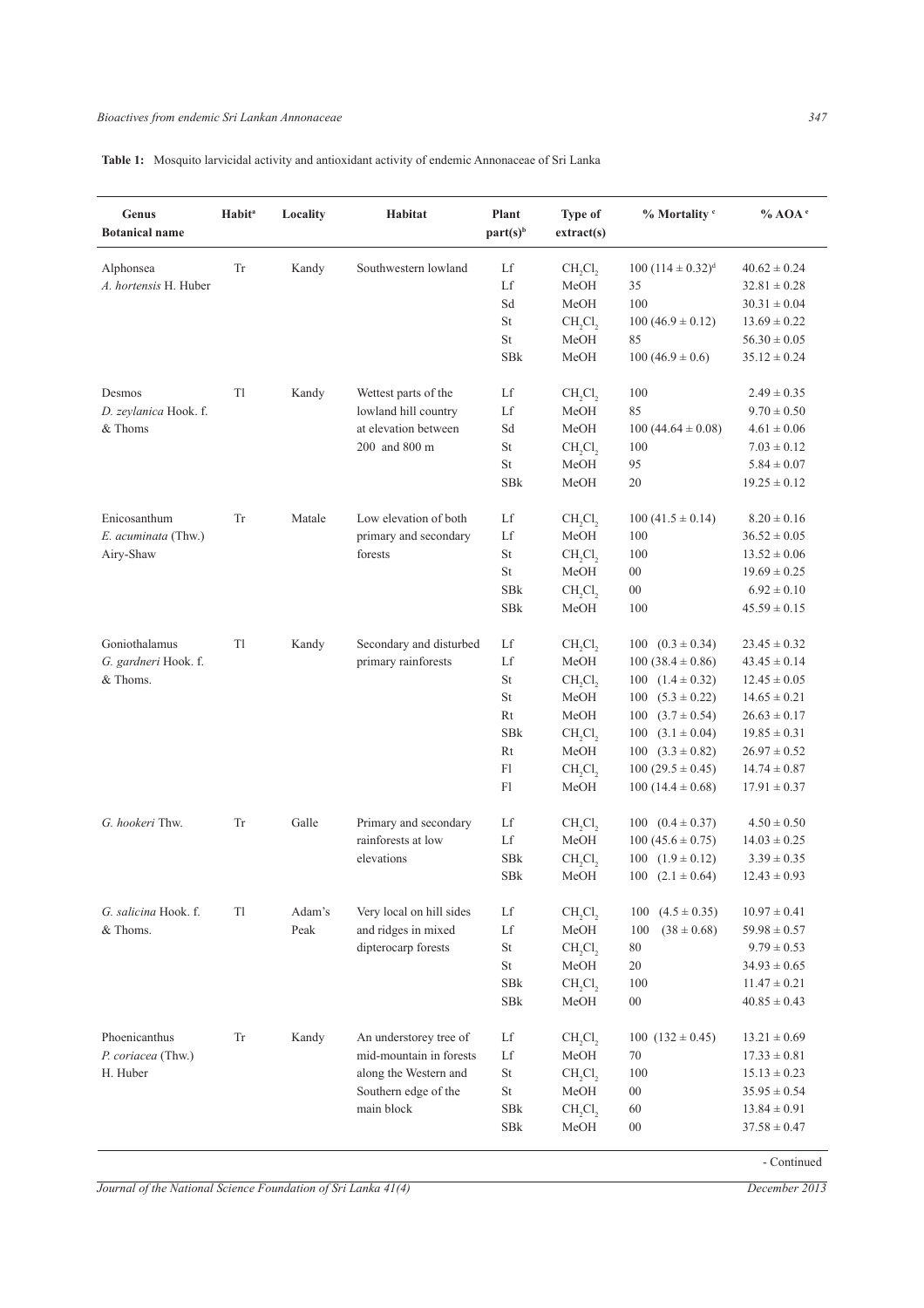- Continued from page 347 -

| Genus<br><b>Botanical name</b> | <b>Habit<sup>a</sup></b> | Locality   | Habitat                              | Plant<br>part(s) <sup>b</sup> | <b>Type of</b><br>extract(s)    | % Mortality c         | $%$ AOA $e$      |
|--------------------------------|--------------------------|------------|--------------------------------------|-------------------------------|---------------------------------|-----------------------|------------------|
| P. obliqua                     | Tr                       | Kandy      | A tree in the                        | Lf                            | CH <sub>,</sub> Cl <sub>2</sub> | 80                    | $11.24 \pm 0.78$ |
| Hook. f. & Thoms.              |                          |            | South west of                        | $_{\rm Lf}$                   | MeOH                            | $0 \\ 0$              | $20.98 \pm 0.65$ |
|                                |                          |            | Sri Lanka                            | $\operatorname{St}$           | CH <sub>,</sub> Cl <sub>2</sub> | 100                   | $14.56 \pm 0.37$ |
|                                |                          |            |                                      | St                            | MeOH                            | 20                    | $27.90 \pm 0.54$ |
| Sageraea                       | Tr                       | Nuwara     | A tree found in the                  | Lf                            | CH <sub>,</sub> Cl <sub>2</sub> | $70\,$                | $10.87 \pm 0.65$ |
| Sageraea thwaitesii            |                          | Eliya      | entire country                       | Lf                            | MeOH                            | $20\,$                | $40.64 \pm 0.82$ |
| Hook. f. & Thoms.              |                          |            |                                      | St                            | CH <sub>,</sub> Cl <sub>,</sub> | 80                    | $32.96 \pm 0.32$ |
|                                |                          |            |                                      | St                            | MeOH                            | 40                    | $16.63 \pm 0.43$ |
| Uvaria                         | Cl                       | Kandy      | Local in both dry and                | Lf                            | CH <sub>,</sub> Cl <sub>2</sub> | 70                    | $6.08 \pm 0.20$  |
| U. sphenocarpa                 |                          |            | wet parts of the island              | Lf                            | MeOH                            | $00\,$                | $1.49 \pm 0.06$  |
| Hook, f. & Thoms.              |                          |            | at elevations between                | St                            | CH <sub>,</sub> Cl <sub>2</sub> | 00                    | $4.24 \pm 0.10$  |
|                                |                          |            | sea level and 720 m                  | St                            | MeOH                            | $00\,$                | $42.93 \pm 0.80$ |
|                                |                          |            |                                      | <b>SBk</b>                    | CH <sub>,</sub> Cl <sub>2</sub> | 70                    | $3.52 \pm 0.23$  |
|                                |                          |            |                                      | ${\rm SBk}$                   | MeOH                            | $00\,$                | $23.66 \pm 0.17$ |
| U. semecarpifolia              | Cl                       | Kegalle    | Rather uncommon both                 | Lf                            | $CH_2Cl_2$                      | $0 \\ 0$              | $19.31 \pm 0.20$ |
| Hook. f. & Thoms.              |                          |            | in primary rainforests               | Lf                            | MeOH                            | $0 \\ 0$              | $57.33 \pm 0.42$ |
|                                |                          |            | and secondary regrowth               | ${\rm SBk}$                   | CH <sub>,</sub> Cl <sub>2</sub> | 65                    | $33.23 \pm 0.12$ |
|                                |                          |            | at elevations between<br>70 to 600 m | <b>SBk</b>                    | MeOH                            | 00                    | $26.66 \pm 0.60$ |
| X. nigricans                   | Tr                       | Matale     | Rare tree of the dry and             | Lf                            | CH <sub>,</sub> Cl <sub>2</sub> | 45                    | $21.03 \pm 0.39$ |
| Hook. f. & Thoms.              |                          |            | intermediate zones at low            | Lf                            | MeOH                            | $00\,$                | $33.92 \pm 0.40$ |
|                                |                          |            | elevations                           | Sd                            | CH <sub>,</sub> Cl <sub>2</sub> | 50                    | $14.33 \pm 0.67$ |
|                                |                          |            |                                      | Sd                            | MeOH                            | 00                    | $62.06 \pm 0.33$ |
|                                |                          |            |                                      | St+SBk                        | MeOH                            | $100(142.5 \pm 0.81)$ | $25.58 \pm 0.43$ |
|                                |                          |            |                                      | $St + SBk$                    | CH <sub>,</sub> Cl <sub>2</sub> | 00                    | $9.18 \pm 0.32$  |
| X. championii                  | ${\rm Tr}$               | Kithulgala | Wet parts of the country             | Lf                            | $CH_2Cl_2$                      | 65                    | $27.82 \pm 0.35$ |
| Hook. f. & Thoms.              |                          |            | in the intermediate zones            | Lf                            | MeOH                            | 55                    | $48.45 \pm 0.19$ |
|                                |                          |            |                                      | $S+SBk$                       | CH <sub>,</sub> Cl <sub>,</sub> | $100(137.5 \pm 0.75)$ | $26.28 \pm 0.04$ |
|                                |                          |            |                                      | $S+SBk$                       | MeOH                            | $100(104.0 \pm 0.42)$ | $25.18 \pm 0.6$  |

<sup>a</sup> Tr, Tree; Tl, Treelet; Cl, Climber. <sup>b</sup> Lf, Leaf; Sd, Seed; St, Stem; SBk, Stembark; Rt, Root; Fl, Flower.

c Average of four replicates, each beaker containing five second instar larvae of *A. aegypti*; % Mortality at 48 h with 500 ppm solution of extract; Solutions with no extract was used as a negative control; (4*S*)-4-methyl-2-(11-dodecynyl)-2-butenolide, which gives 100 % mortality at 1 ppm was used as positive control.

<sup>d</sup> LC<sub>50</sub> values stated as Mean  $\pm$  SD, in ppm, were based on four concentrations and four replicates.

<sup>e</sup> Percentage antioxidant activity (AOA) is based on three replications and is stated as Mean ± SD. The absorbance of the DPPH radical without antioxidant (negaive control) and the reference compound *DL*-α-tocopherol (positive control) which exhibited activity at 55.84 ± 0.05 were also measured.

A species is considered nationally threatened when it is evaluated to be critically endangered (CR), endangered (EN), or vulnerable (V) (Walter & Gillett, 1998). Globally, it is estimated that 9.2 % of Annonaceae species are threatened (Walter & Gillett, 1998). In 1997, among the Sri Lankan Annonaceae, *P. perscicaefolia, P. moonii, A. hortensis, G. thomsonii, M. zeylanica, P. coriacea, P. obliqua, U. semecarpifolia* and *X. nigricans,*  were considered indeterminate (Table 2), while *G. hookeri, S. thwaitesii* and *E. acuminata* were considered vulnerable. On the other hand, *D. elegans,*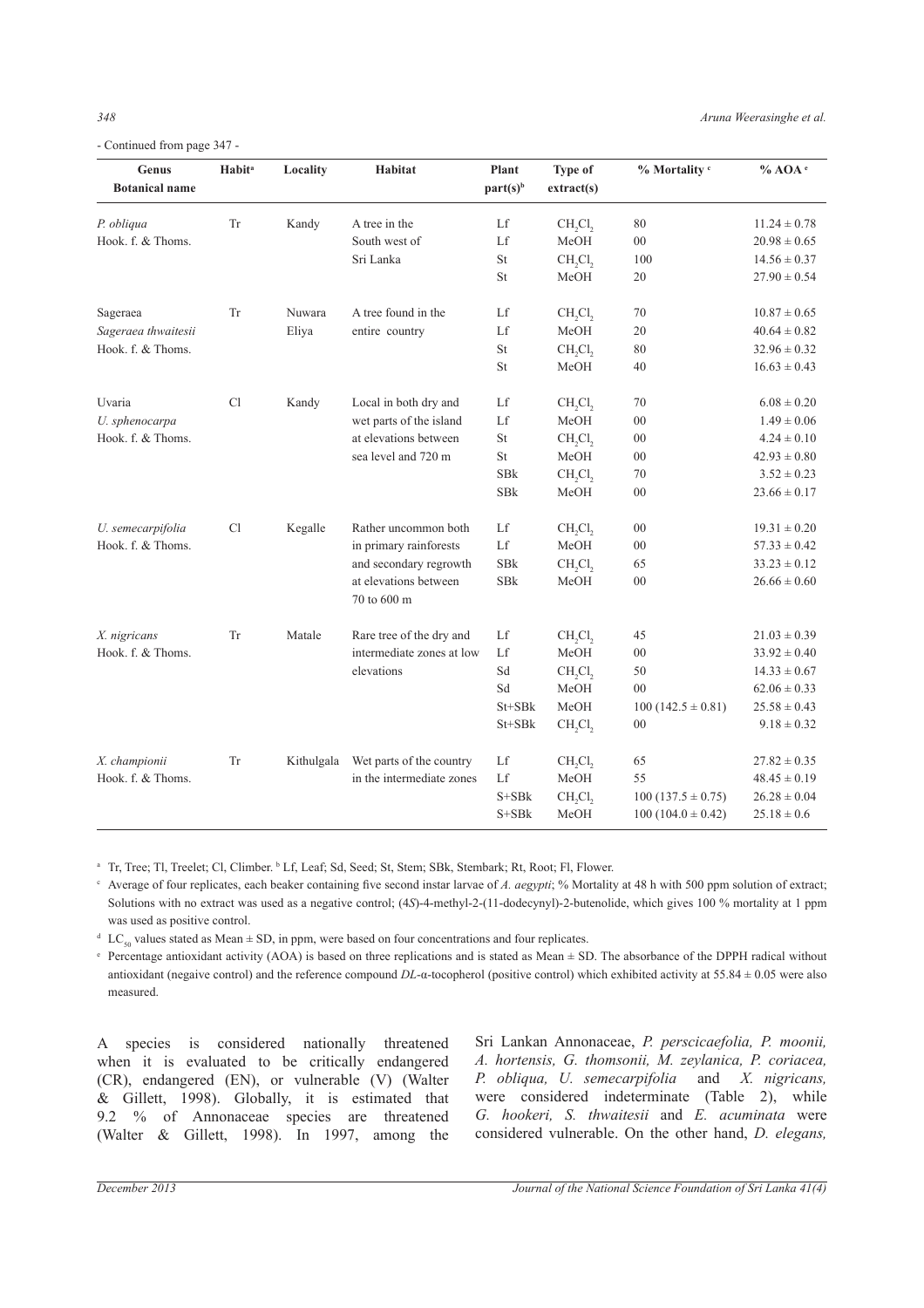**Table 2:** Endemic Annonaceae conservation status in 1997

| <b>Inditerminate</b> | Vulnerable    | Not threatened |
|----------------------|---------------|----------------|
| P. perscicaefolia    | G. hookeri    | D. elegans     |
| P. moonai            | S. thwaitesii | D. zeylanica   |
| A hortensis          | E acuminata   | G. gardneri    |
| G. thomsonii         |               | G. salicina    |
| M. zeylanica         |               | U. sphenocarpa |
| P coriacea           |               |                |
| P. obliqua           |               |                |
| U. semecarpifolia    |               |                |
| X. nigricans         |               |                |

its very promising potential as a source of plant medicines. However, it also highlights the grim conservation status of the endemic Annonaceae. If urgent remedial action is not undertaken towards their conservation, these plants will be well on their way towards extinction. This work also highlights the importance of screening the endemic flora of the South Asian region for potential drugs before they are threatened by deforestration and other anthropogenic factors.

### **Acknowledgement**

Authors thank the National Science Foundation and the National Research Council, Sri Lanka for research funding.

|  | <b>Source:</b> Walter and Gillett, 1998 |  |
|--|-----------------------------------------|--|
|  |                                         |  |

| EX                        | <b>CR</b>         | EN                          | V                                                           | NT                              | LC             |
|---------------------------|-------------------|-----------------------------|-------------------------------------------------------------|---------------------------------|----------------|
| A. hortensis<br>P. moonai | P. perscicaefolia | G. salicina<br>M. zeylanica | D. zeylanica<br>G. gardneri                                 | D. elegans<br>X. nigricans      | U. sphenocarpa |
|                           |                   | P. coriacea                 | G. hookeri<br>G. thomsonii<br>S. thwaitesii<br>E. acuminata | U. semecarpifolia<br>P. obliqua |                |

**Table 3:** Endemic Annonaceae conservation status in 2010

**Source :** Weerakoon & Wijesundara, 2012. EX (Extinct); CE (Critically Endangered); E (Endangered); V (Vulnerable); NT (Near Threatened); LC (Least Concerned)

*D. zeylanica, G. gardneri, G. salicina* and *U. sphenocarpa* were considered not threatened. However, by 2011 (Weerakoon & Wijesundara, 2012), the situation had dramatically shifted (Table 3) with *P. moonii* being extinct and *A. hortensis* having become extinct in the wild; *P. perscicaefolia* becoming critically endangered; *G. salicina, M. zeylanica* and *P. coriacea* considered endangered*; D. zeylanica, E. acuminata, G. gardneri, G. hookeri, G. thomsonii* and *S. thwaitesii* being vulnerable; *D. elegans, X. nigricans, U. semecarpifolia* and *P. obliqua* becoming near threatened. The only species apparently out of danger is *U. sphenocarpa*. Thus, the majority of the 17 endemic Annonaceae species are nationally threatened and one is extinct. This dire situation far exceeds the global average (9.2 %) of threatened species calling attention to a crisis situation. During the collection attempts, *D. elegans, P. perscicaefolia, G. thomsonii, P. moonii* and *M. zeylanica* could not be located due to their disappearance from recorded sites.

 In conclusion, this study reveals the richness of bioactivity of the endemic Annonaceae of Sri Lanka, and

#### **REFERENCES**

- 1. Bandara B.M.R.B., Fernando I.H.S., Hewage C.M., Karunaratne V., Adikaram N.K.B. & Wijesundara D.S.A. (1989). Antifungal activity of some medicinal plants of Sri Lanka. *Journal of the National Science Council of Sri Lanka* **17**(1): 1 − 13.
- 2. Biswas S. (2008). Did biotic impoverishment facilitate phenomenal diversification in Sri Lanka. *Current Science*  **95**(8): 1021 − 1025.
- 3. Caldecott J.O., Jenkins M.D., Johnson T. & Groombridge B. (1994). Priorities for conserving global species richness and endemism. *World Conservation Monitoring Center*, *Biodiversity Series No. 3* (ed. N.M. Collins), pp. 17. World Conservation Press, Cambridge, UK.
- 4. Cave A., Figadère B., Laurens A. & Cortes D. (1997). Acetogenins from Annonaceae. *Progress in the Chemistry of Organic Natural Products* (eds. W. Hertz, G.W. Kirby, R.E. Moore, W. Steglish & C. Tamm), pp. 81 − 287. Springer-Verlag, New York, USA.
- 5. Dassanayake M.D. & Fosberg F.R. (1980 − 1987). *A Revised Handbook to the flora of Ceylon*. Amerind Publishers, New Delhi, India.